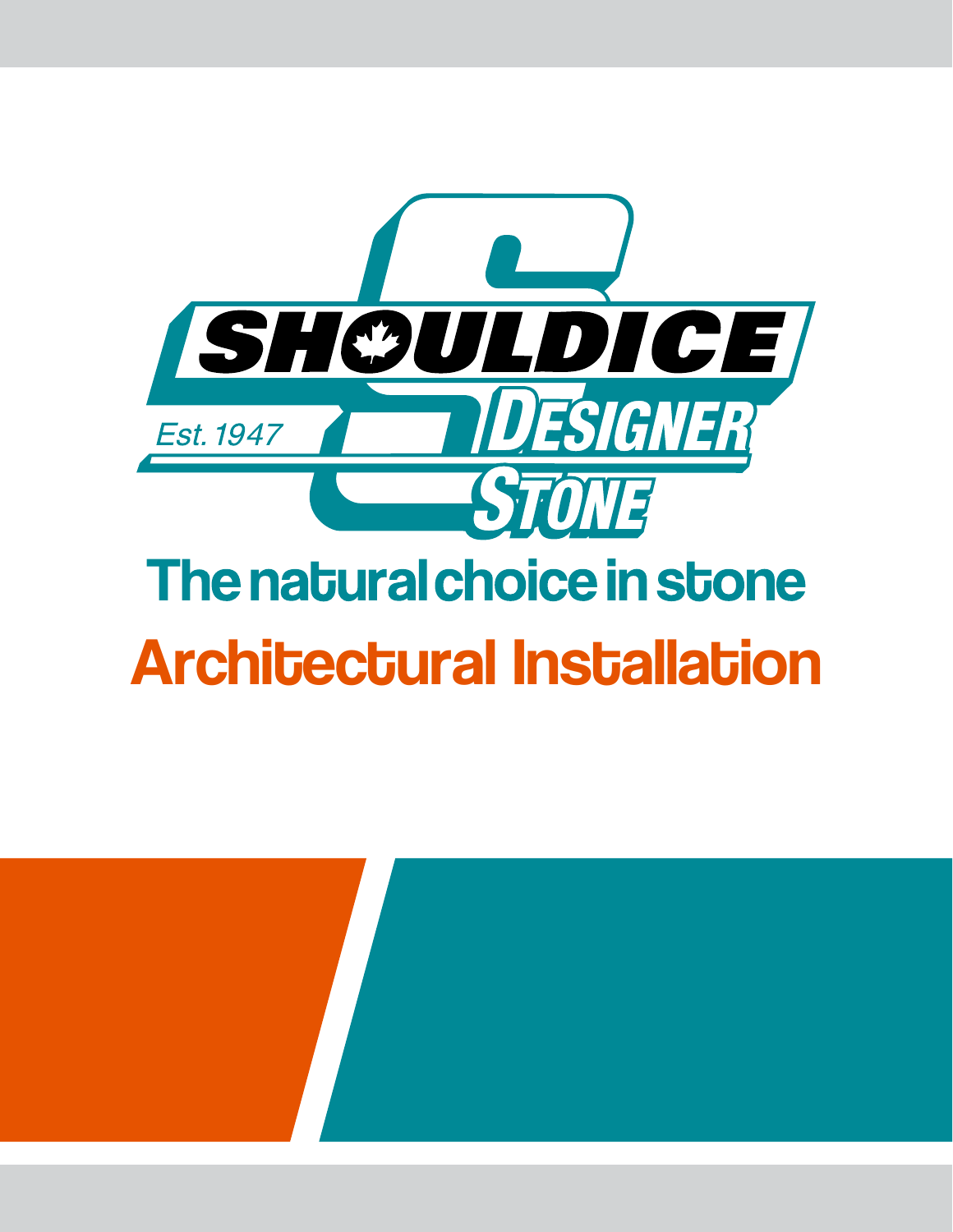

## **Installation**

Shouldice Designer Stone Architectural units, sills, copings and water tables should be handled carefully. Installation of product constitutes acceptance.

- Ensure that all specified flashing and damp-proofing is installed.
- Flashing and weep holes must be installed above and below openings, the bottom of the walls and any points where water may gather.
- All head joints at copings and sills and all stone sections with projecting profiles and/or exposed top joints should be raked and made into sealant joints. Only the ends extending under the wall should be mortared joints.
- Do not bridge coping and sills over control or expansion joints.
- All sills and copings or pieces with projecting profiles should be protected during construction.
- During construction, cover open walls when rain or snow is anticipated.
- If Charington units are installed in an area that may receive salt or de-icing chemicals or excessive moisture, they must be sealed.
- Failure to follow the above instructions may allow excessive and harmful moisture to accumulate in the wall system.

**Please reference the Technical Specification section for more information on Control Joints, Flashing, etc.**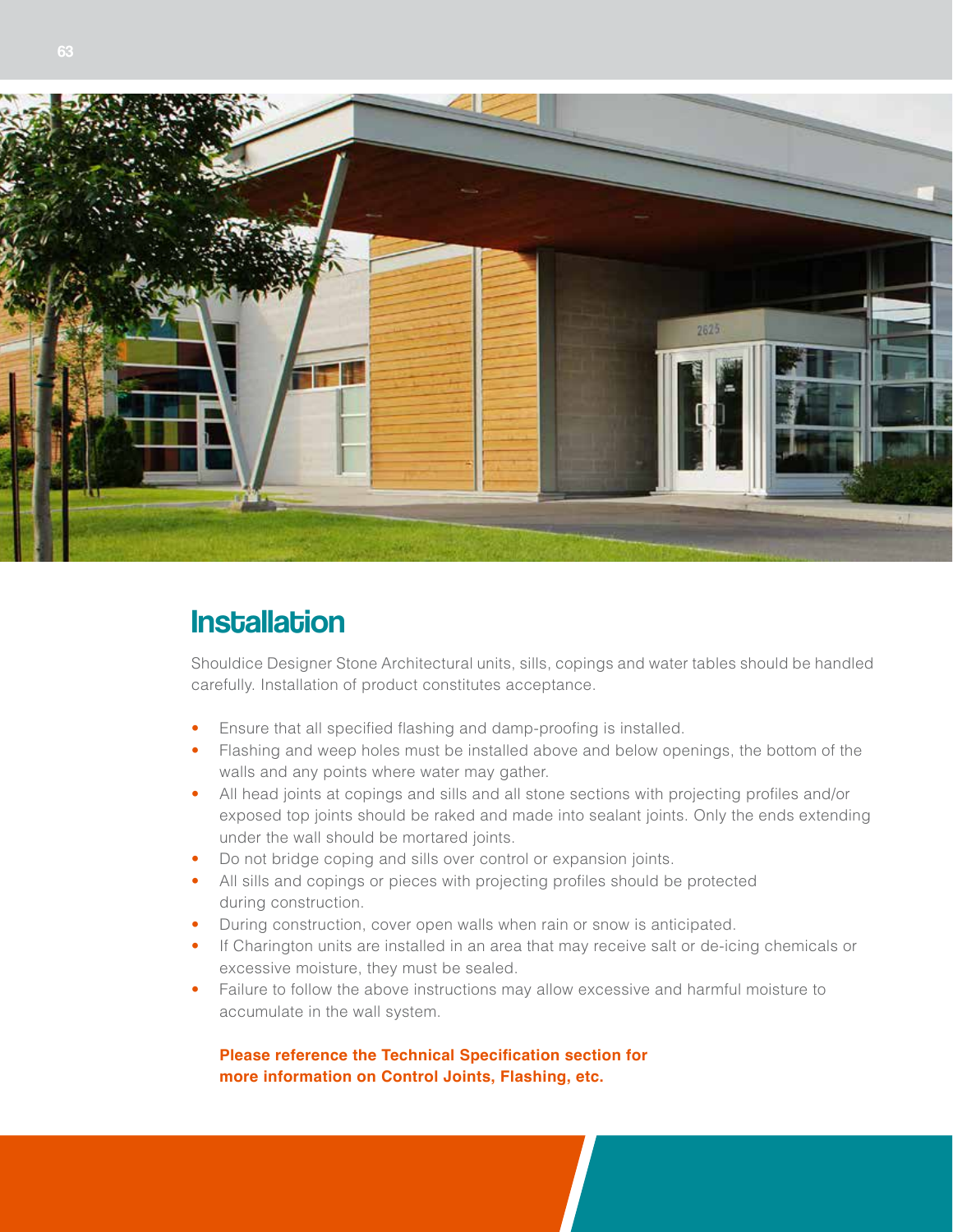

## **Masonry Cement**

Shouldice Designer Stone recommends the use of Type N masonry mixed at a ratio of 3 to 1 with clean sharp masonry sand. Type S masonry should not be used in conjunction with standard veneer applications.

Use consistent batching procedures when mixing mortar and take adequate mixing time. Tool the joint after the mortar has begun to stiffen slightly. Should a joint be tooled too soon (in a wet condition) a light joint results. Conversely, if a joint is allowed to become too stiff, a dark burned joint will result.

Shouldice Designer Stone is manufactured using an integral water repellent agent which inhibits water absorption and efflorescence. The low absorption rate may affect set up time of the mortar joints in cool weather. This slow set-up time will be an advantage in warm, dry weather but it is important to keep all material covered and dry in wet or cold conditions to ensure tooling of the joint can be done at the proper time.